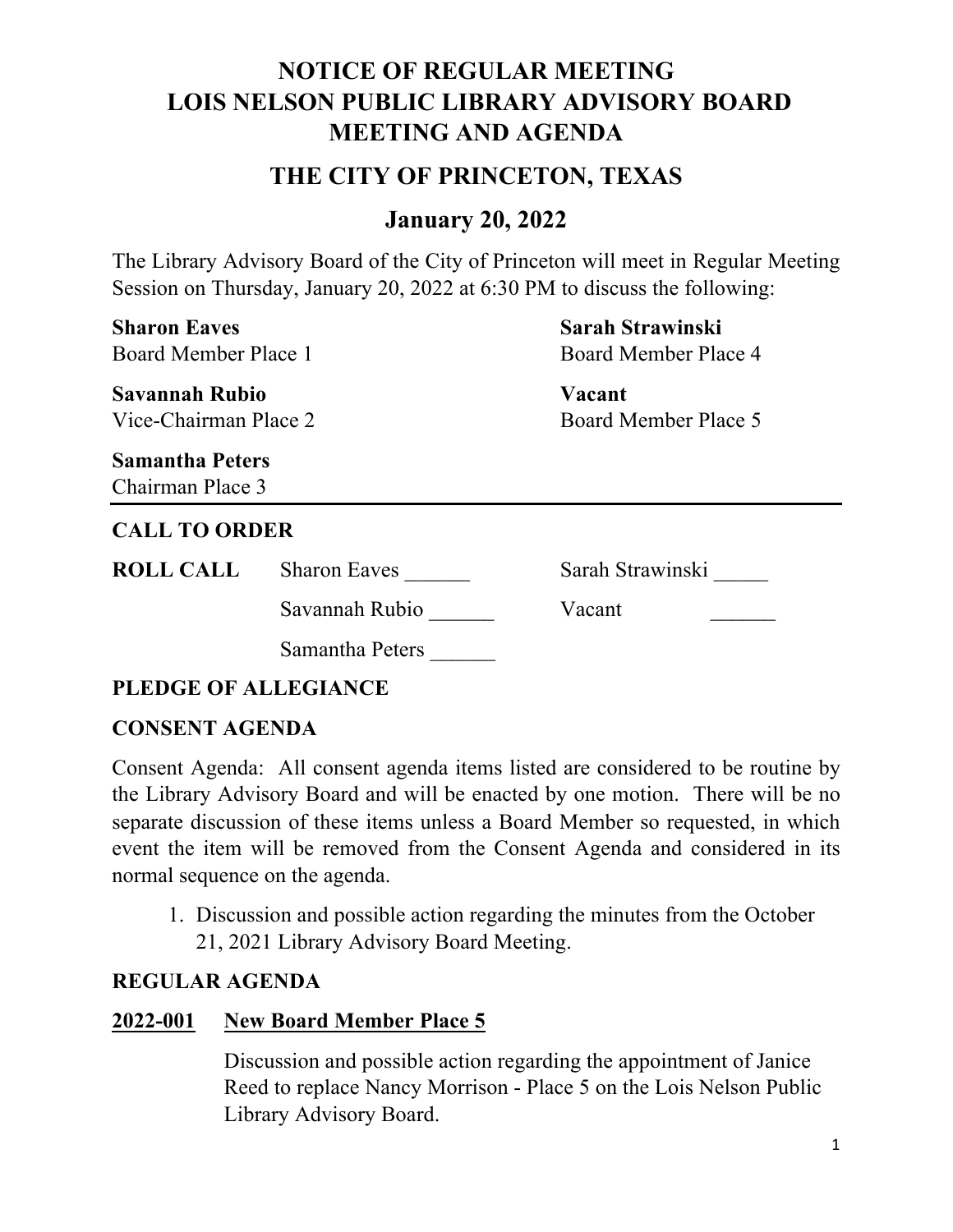#### **2022-002 Board Member Resignation**

Discussion and possible action regarding the resignation of Savannah Rubio – Place 2.

#### **2022-003 March Board Meeting**

Discussion and possible action regarding meeting in March.

#### **2022-004 Programs/Initiatives**

Discussion and possible action regarding proposed upcoming programs/initiatives: Community Library, Advisory Board Book of the Month, Guest Book Reviews, Social Media Book Club, & PISD Partnership.

#### **2022-005 Monthly Report**

Discussion and possible action regarding the monthly report.

#### **2022-006 Future Agenda Items**

Possible action to approve request for items to be placed on a future agenda and NOT for discussion of these request.

## **REPORT AGENDA**

1) Next Regular meeting, Thursday, February 17, 2022 @ 6:30 p.m.

### **ADJOURNMENT**

## **CERTIFICATE**

I hereby certify the above Notice of Meeting was posted at the Princeton City Hall and Lois Nelson Public Library on **January 17, 2022 @ 4:00 PM** and copies thereof were delivered to the Board Members.

# **\_\_\_***Glenda Puckett*

Glenda Puckett, Library Director